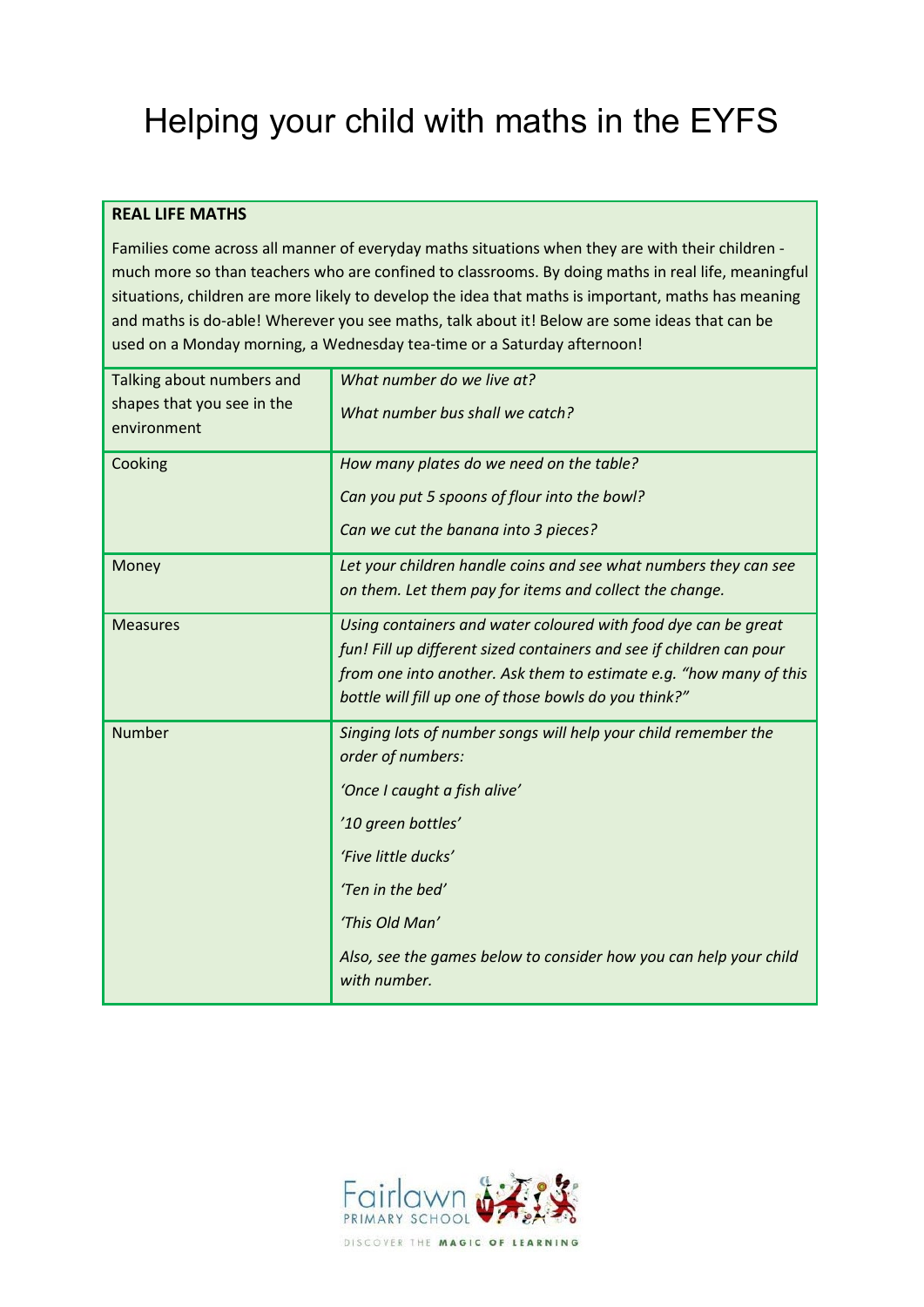## **Maths Games**

Playing maths games with children is also a great idea! It develops positive attitudes, mental maths strategies (which are very important), and is a good way of keeping them away from the TV!

#### **Matching pairs**

Print off these cards and cut them up. Lay them face down on the table. Turn over two at a time and try to find matching pairs. Children can also draw their own representations of the numbers to add to the game!



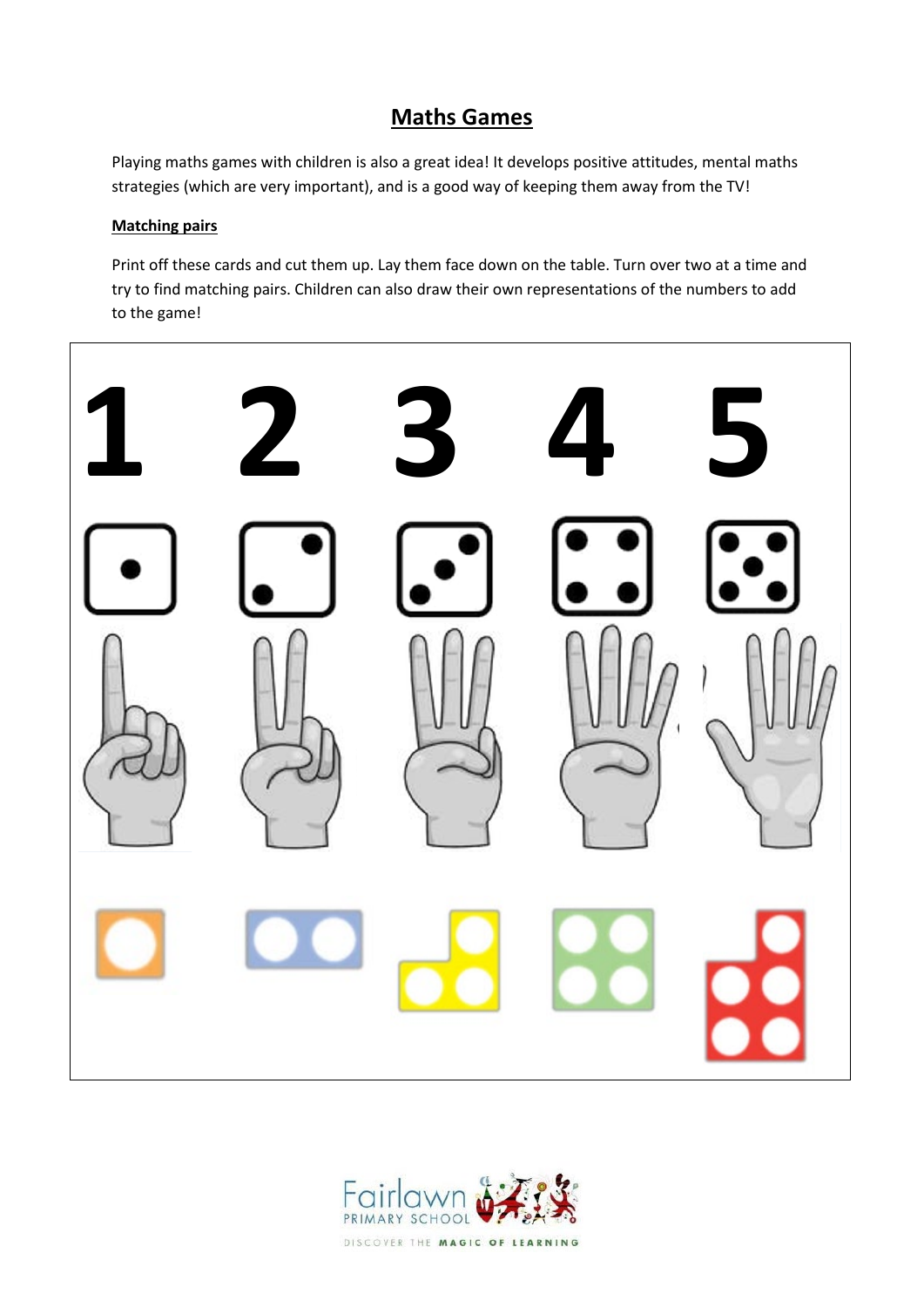#### **Ordering numbers**

Use one row of the cards above. Place the 5 cards face down on the table. Take it in turns to turn one over at a time. As they are turned over, build up a sequence so the numbers are in order.

\*\* You could replace a couple of the cards with blank ones that children have to write on to fit into the sequence.

#### **Numbers in numbers**



Draw the picture of 5 circles shown on this card. Give your child different coloured pens/pencils and see what numbers they can "*see in 5*".

For example, they may see 3 and 2 or 4 and 1.

They could use more than 2 colours, and perhaps see 3 and 1 and 1…the possibilities are endless.

#### **COUNTING**

Lots of counting is great for children. Things to look out for include making sure that they:

- touch each item once, and match that touch to a number
- know that the final number they say is the total
- say the numbers in the correct order each time
- can rearrange the items, and the total will stay the same

#### **RECOGNISING NUMBERS**

Gather together a small number of objects…toy cars, pasta shapes, pencils, coins or pebbles perhaps. Count them out together so you know how many there are. Ask your child to shut their eyes. Hide a small number underneath a bowl or cup. Reveal the objects and see if your child can say how many there are without counting them. They can check to see if they're right by counting.

#### **SUBITISING**

Subitising is when you can recognise a number of objects without actually counting them. Playing dominoes or board games with a dice is an engaging way to help develop children's subitising skills.

[Click here](https://nrich.maths.org/14004) to find more different games or activities you can play at home to help develop your child's subitising ability.